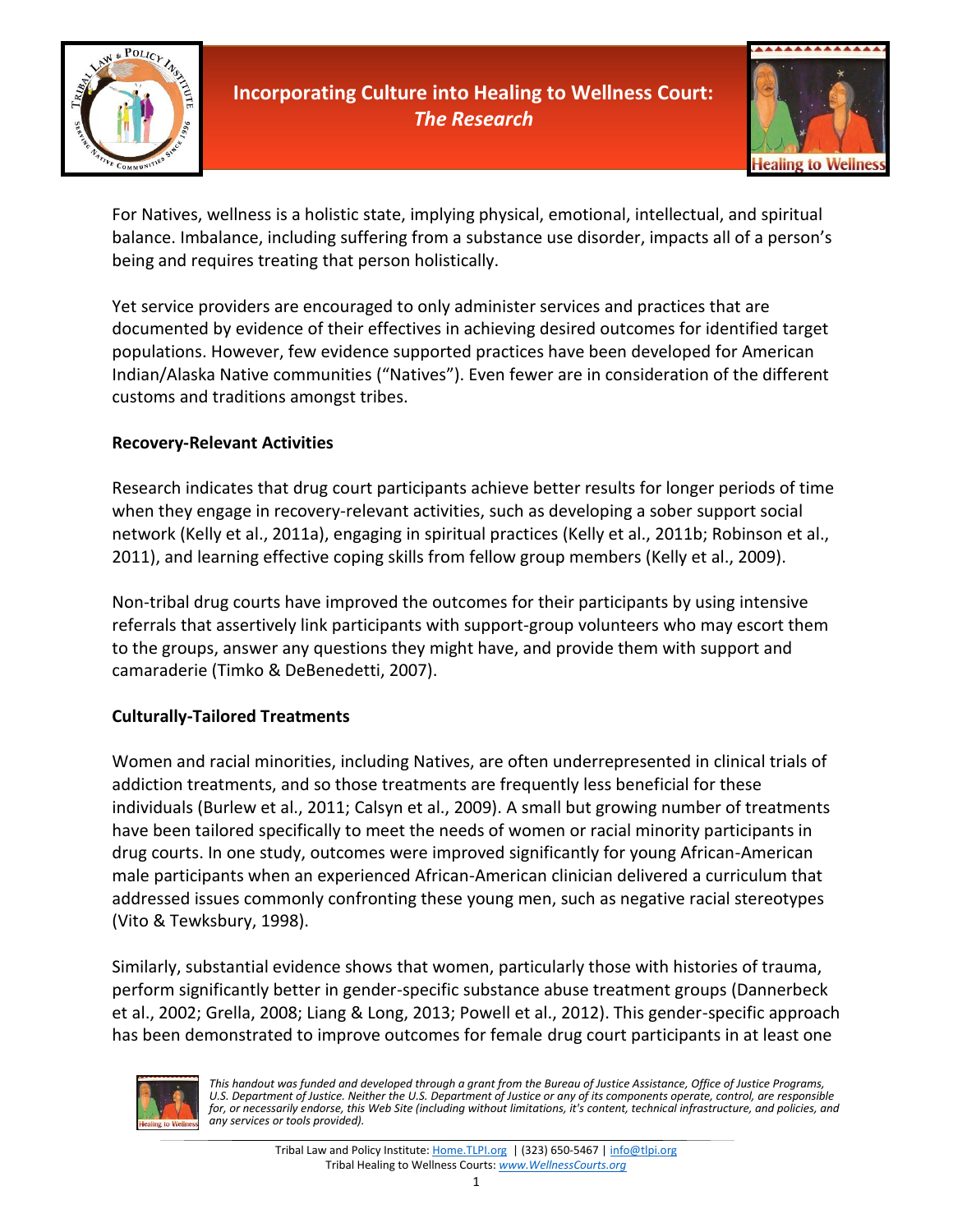randomized controlled trial (Messina et al., 2012). A study of approximately seventy drug courts found that programs offering gender-specific services reduced criminal recidivism significantly more than those that did not (Carey et al., 2012).

### **Serving American Indians/Alaska Natives**

It is difficult to measure the effectiveness of Native American healing practices using Western standards and practices. Limited or inconsistent funding, culturally incompetent or incongruent evaluation practices, and abuses incurred during or after data collection are major confounding variables that have limited evaluation on the effectiveness of incorporating traditional practices into Western approaches to the treatment of substance abuse and mental illness. Further, each tribe and community will likely have different customs, healing traditions, and beliefs about treatment providers that can influence not only willingness to participate in treatment services, but also the level of trust clients have for providers. Nonetheless, a literature review on the use of "indigenous therapeutic interventions" for alcohol abuse and dependence suggest that a number of these interventions have been of value to Natives with substance use disorders (Mail and Shelton 2002). Other authors have concurred (Coyhis and White 2006; Sabin et al. 2004).

Overall, many Natives believe that culture is the primary avenue of healing and that connecting with one's culture is not only a means of prevention, but also a healing treatment (Bassett et al. 2012). For many communities, recovery cannot happen for individuals alone, but instead, when a member is sick the entire community has become sick. One cannot take a sick tree from a sick forest, heal it, and put it back in the same environment expecting that it will thrive. Instead, the community must embrace recovery (Coyhis 2000). Like the benefits of recovery-relevant activities, tribal cultural activities can provide a grounding connection to a participant's identity beyond addition, including their ancestral past and their present-day community. They can additionally provide the community an opportunity to reembrace the participant.

Critically, the conditions and history of genocidal policies aimed at destroying Native family ties as well as experiences of ongoing discrimination, bring added dimensions for consideration when providing services to Native families, particularly those involved in the child welfare system (Lucero & Bussey, 2015).

However, not all Native Americans have a need to develop stronger connections to their communities and cultural groups. Culture is complex and changing, and a return to the values of a traditional culture is not always desired (Brady 1995). An initial inquiry into each client's connection with his or her culture, cultural identity, and desire to incorporate cultural beliefs and practices into treatment is an essential step in a culturally competent practice.



*This handout was funded and developed through a grant from the Bureau of Justice Assistance, Office of Justice Programs, U.S. Department of Justice. Neither the U.S. Department of Justice or any of its components operate, control, are responsible* for, or necessarily endorse, this Web Site (including without limitations, it's content, technical infrastructure, and policies, and *any services or tools provided).*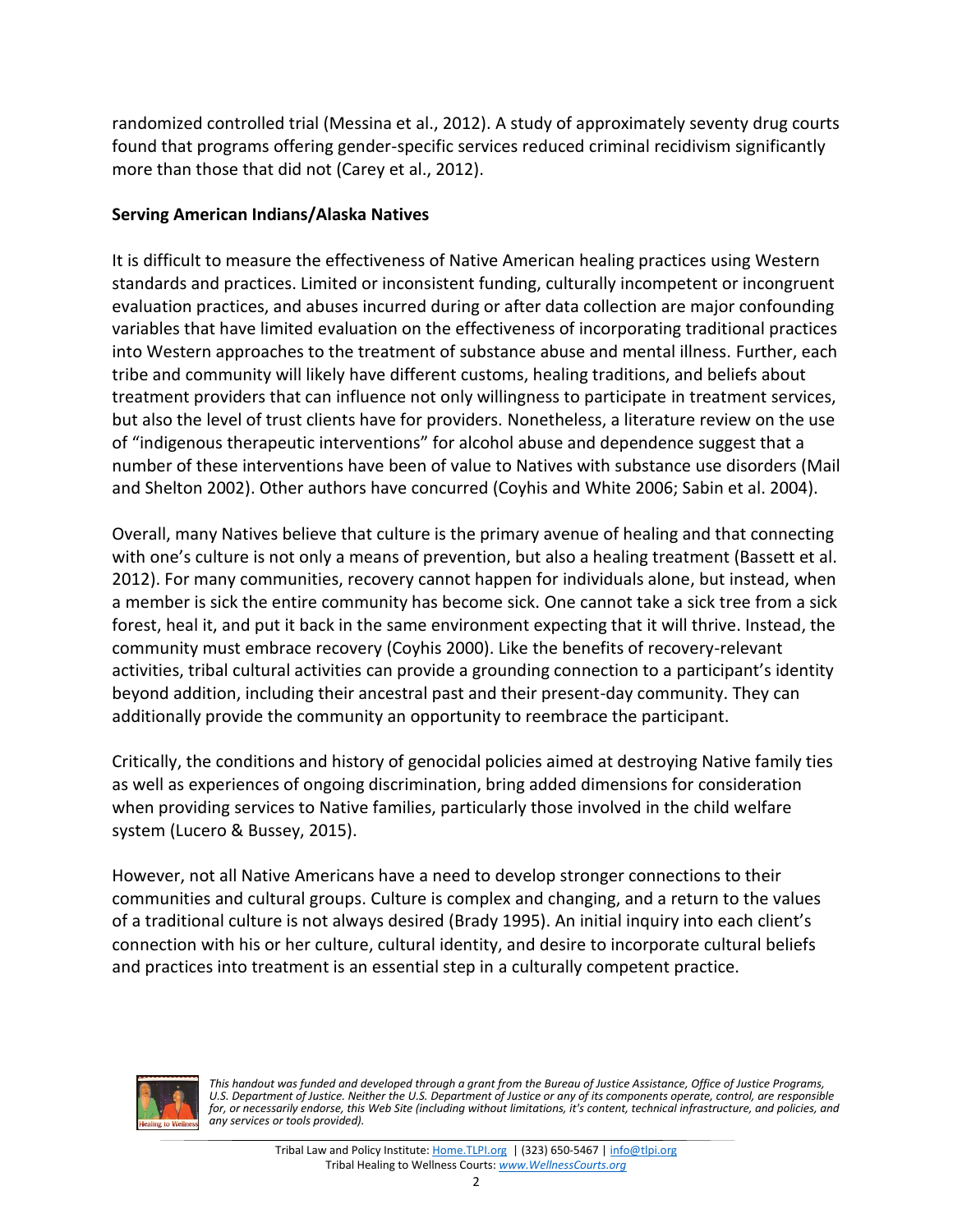#### **References**

*[Drug Court Best Practice Standards, Volume I](http://www.nadcp.org/sites/default/files/nadcp/AdultDrugCourtBestPracticeStandards.pdf)* (National Association of Drug Court Professionals, 2013–14), referencing:

Burlew, A.K., Weekes, J.C., Montgomery, L., Feaster, D.J., Robbins, M.S. Rosa, C.L., Ruglass, L.M., Venner, K.L., & Wu, L. (2011). Conducting research with racial/ethnic minorities: Methodological lessons from the NIDA Clinical Trials Network. American Journal of Drug & Alcohol Abuse, 37(5), 324–332.

Calsyn, D.A., Hatch-Maillette, M., Tross, S., Doyle, S.R., Crits-Christoph, P., Song, Y.S., Harrer, J.M., Lalos, G., & Berns, S.B. (2009). Motivational and skills training HIV/STI sexual risk reduction groups for men. Journal of Substance Abuse Treatment, 37(1), 138–150.

Carey, S.M., Mackin, J.R., & Finigan, M.W. (2012). What works? The ten key components of Drug Court: Research-based best practices. Drug Court Review, 8(1), 6–42.

Dannerbeck, A., Sundet, P., & Lloyd, K. (2002). Drug courts: Gender differences and their implications for treatment strategies. Corrections Compendium 27(12), 1–26.

Grella, C. (2008). Gender-responsive drug treatment services for women: A summary of current research and recommendations for drug court programs. In C. Hardin & J.N. Kushner (Eds.), Quality improvement for drug courts: Evidence-based practices (Monograph Series No. 9; pp. 63–74). Alexandria, VA: National Drug Court Institute.

Kelly, J.F., Magill, M., & Stout, R.L. (2009). How do people recover from alcohol dependence? A systematic review of the research on mechanisms of behavior change in Alcoholics Anonymous. Addiction Research & Theory, 17(3), 236–259.

Kelly, J.F., Stout, R.L., Magill, M., & Tonigan, J.S. (2011a). The role of Alcoholics Anonymous in mobilizing adaptive social network changes: A prospective lagged meditational analysis. Drug & Alcohol Dependence, 114(2), 119–126.

Kelly, J.F., Stout, R.L., Magill, M., Tonigan, J.S., & Pagano, M.E. (2011b). Spirituality in recovery: A lagged mediational analysis of Alcoholics Anonymous' principal theoretical mechanism of behavior change. Alcoholism: Clinical & Experimental Research, 35(3), 454–463.

Liang, B., & Long, M.A. (2013). Testing the gender effect in drug and alcohol treatment: Women's participation in Tulsa County drug and DUI programs. Journal of Drug Issues, 43(3), 270-288.

Messina, N., Calhoun, S., & Warda, U. (2012). Gender-responsive drug court treatment: A randomized controlled trial. Criminal Justice & Behavior, 39(12), 1539–1558.

Powell, C., Stevens, S., Dolce, B.L., Sinclair, K.O., & Swenson-Smith, C. (2012). Outcomes of a traumainformed Arizona family drug court. Journal of Social Work Practice in the Addictions, 12(3), 219– 241.



*This handout was funded and developed through a grant from the Bureau of Justice Assistance, Office of Justice Programs, U.S. Department of Justice. Neither the U.S. Department of Justice or any of its components operate, control, are responsible for, or necessarily endorse, this Web Site (including without limitations, it's content, technical infrastructure, and policies, and any services or tools provided).*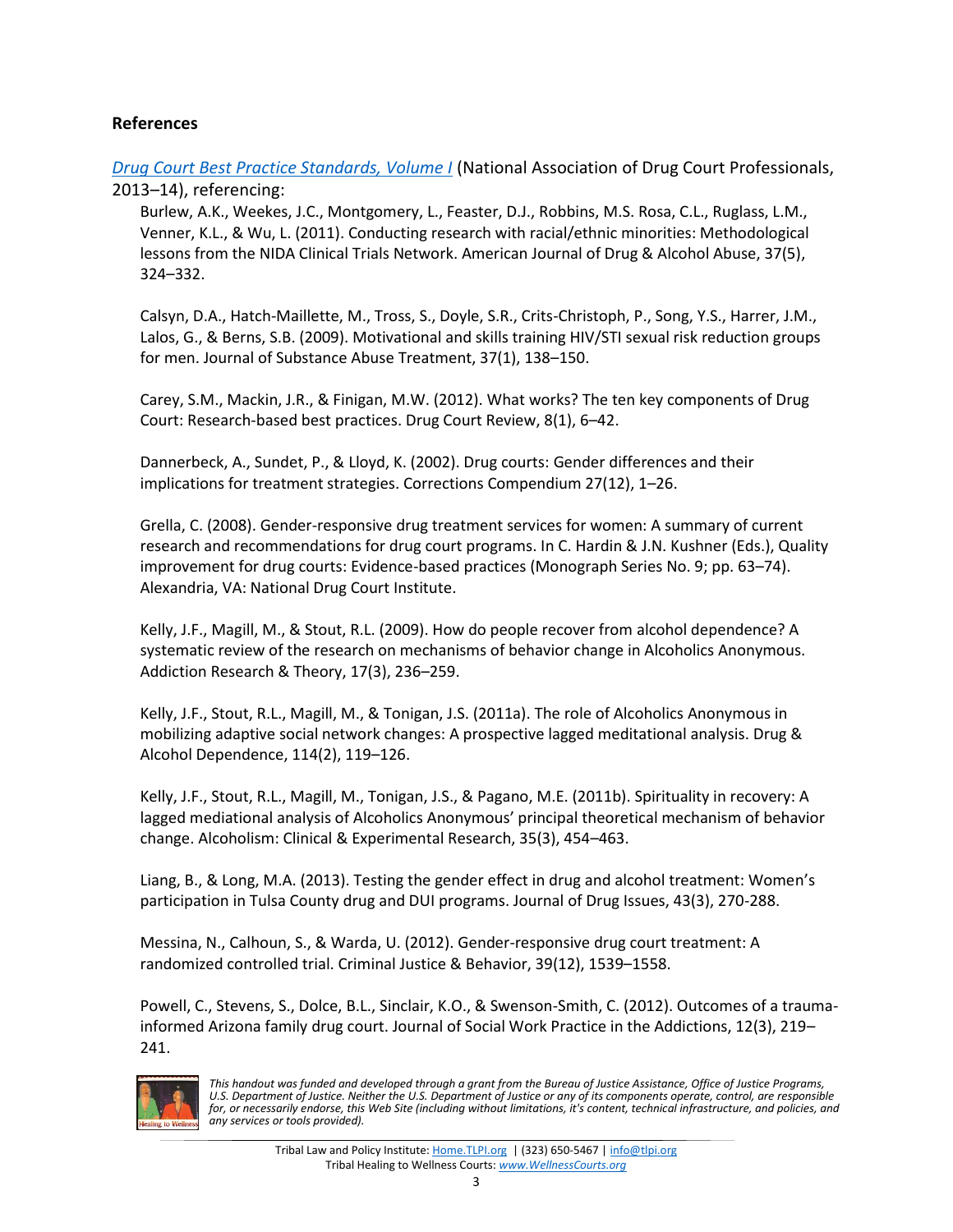Robinson, E.A., Krentzman, A.R., Webb, J.R., & Bowler, K.J. (2011). Six-month changes in spirituality and religiousness in alcoholics predict drinking outcomes at nine months. Journal of Studies on Alcohol & Drugs, 72(4), 660–668.

Timko, C., & DeBenedetti, A. (2007). A randomized controlled trial of intensive referral to 12-step self-help groups: One-year outcomes. Drug & Alcohol Dependence, 90(2), 270–279. Vito, G., & Tewksbury, R. (1998). The impact of treatment: The Jefferson County (Kentucky) Drug Court program. Federal Probation, 62(2), 46–51.

"[A Treatment Improvement Protocol \(TIP\): Improving Cultural Competence: TIP 59](http://store.samhsa.gov/shin/content/SMA14-4849/SMA14-4849.pdf)," Substance Abuse and Mental Health Services Administration, 14-4849 HHS Pub. No. (SMA) 2014, 162, referencing:

Bassett, D., Tsosie, U., and Nannauck, S. "Our culture is medicine": Perspectives of Native healers on posttrauma recovery among American Indian and Alaska Native patients. The Permanente Journal, 16(1):19–27, 2012.

Brady, M. Culture in treatment, culture as treatment: A critical appraisal of developments in addictions programs for indigenous North Americans and Australians. Social Science & Medicine 41(11):1487–1498, 1995.

Coyhis, D. Culturally specific addiction recovery for Native Americans. In: Krestan, J., ed. Bridges to Recovery: Addiction, Family Therapy, and Multicultural Treatment (pp. 77–114). New York: The Free Press, 2000.

Coyhis, D.L., and White, W.L. Alcohol Problems in Native America: The Untold Story of Resistance and Recovery —"The Truth About the Lie." Colorado Springs, CO: White Bison, Inc., 2006.

Mail, P.D., and Shelton, C. Treating Indian alcoholics. In: Mail, P.D., Heurtin-Roberts, S., Martin, S.E., and Howard, J., eds. Alcohol Use Among American Indians and Alaska Natives: Multiple Perspectives on a Complex Problem (pp. 141–184). NIH Pub. No. 02-4231. NIAAA Research Monograph 37.

Bethesda, MD: National Institute on Alcohol Abuse and Alcoholism, 2002.

Sabin, C., Benally, H., Bennett, S.K., and Jones, E. Walking in Beauty on the Red Road: A Holistic Cultural Treatment Model for American Indian & Alaska Native Adolescents and Families: Program Description and Clinical Manual. Rockville, MD: Substance Abuse and Mental Health Services Administration, 2004.

Lucero, N. M., & Bussey, M. (2015). Practice-informed approaches to addressing substance abuse and trauma exposure in urban Native families involved with child welfare. *Child Welfare League of America, 94*(4), 97-117.



*This handout was funded and developed through a grant from the Bureau of Justice Assistance, Office of Justice Programs, U.S. Department of Justice. Neither the U.S. Department of Justice or any of its components operate, control, are responsible* for, or necessarily endorse, this Web Site (including without limitations, it's content, technical infrastructure, and policies, and *any services or tools provided).*